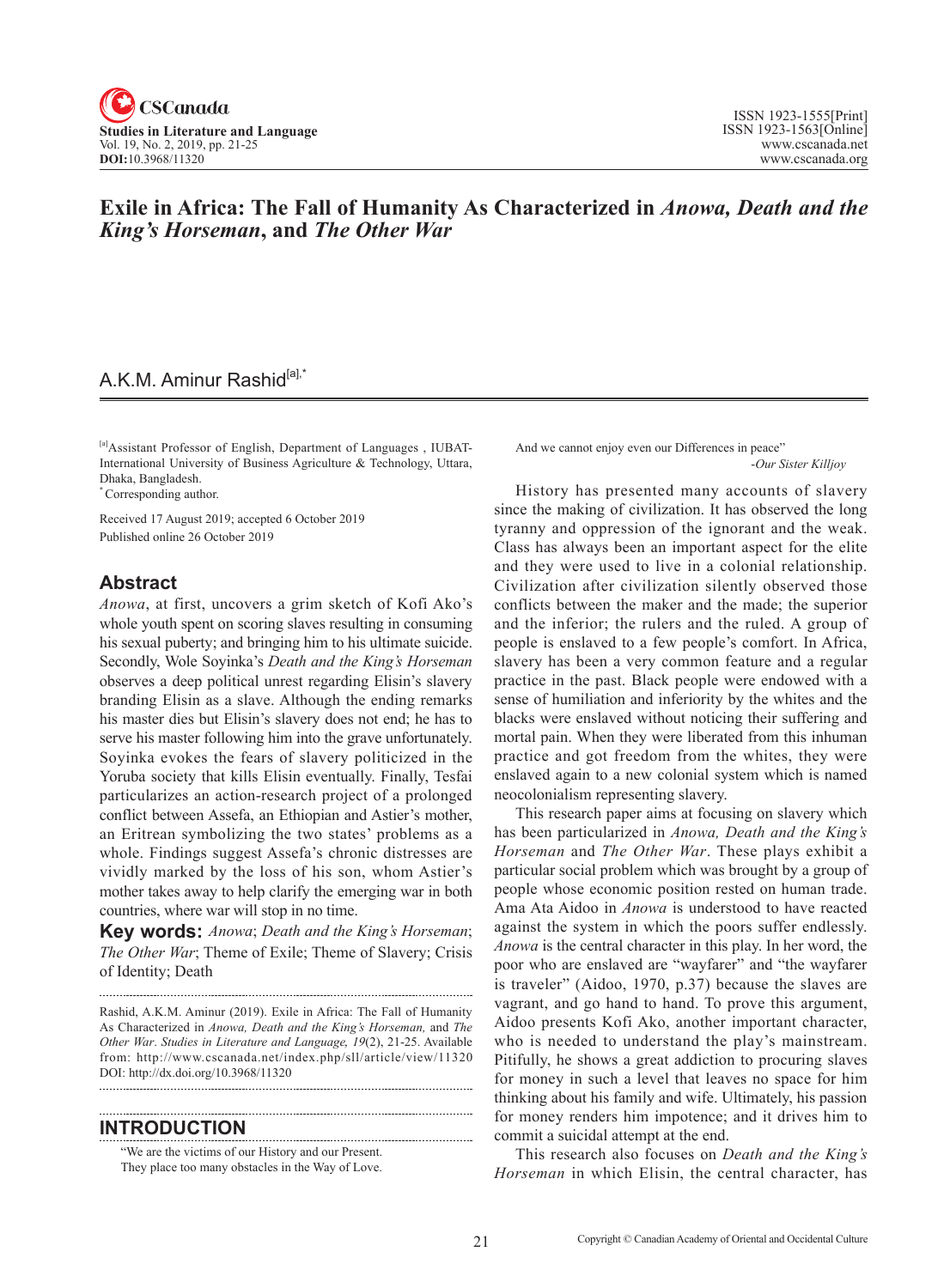also been a slave to the king as portrayed in the play. The narrative line shows that the king dies at a certain point, and upon his death, Elisin must also die through a religious ceremony due to serve his master even after life. Literally, Wole Soyinka's artistic delivery is of great interest to his readers as slavery being thematized so charged that dramatically the play becomes poetry. The play senses that slavery has been considered not as a negative attribute to a person, but a dutiful job that has to be followed up without an ending. Soyinka, with no difference, causes slavery to happen to Elisin through his giving in service to the king that destines his fate ultimately. Therefore, as the predicament of Elisin implies, a slave's identity remains no change even after his or her master's death.

Finally, the research also draws on another play *The Other War*. This play is significant for its critical approach to the historical war between Eritrea and Ethiopia. Alemseged Tesfai apparently focuses on Ethiopia's domination on Eritrea while Eritrea wants to be free. Tesfai fictionalizes this historic event; and expresses his pessimism because the war is not going to end. In short, the research will argue the theme of slavery is apparent in these plays and also comment on the social vision; and a new political colonized system that promotes slavery, which not only destroys family; but also sends a person to a living hell.

# **RISE OF CAPITALISM AT THE EXPENSE OF HUMAN SLAVERY IN AFRICA**

This research will primarily focus on slavery in the light of class distinction. For an example, the characters, as portrayed in these novels emphasizing slavery, are presented as being the masters; and the poor ones are the exploited class or slaves. In reality, Capitalism has found its basis on money making through commodifying whatever comes in its way. In this respect, the human beings, who are of low class as presented in these novels, have also been commodified. The ruling class section enslaves their employees, and consumes money through exploiting the subordinates. The rise of capitalism has been promoted to some parts of Africa despite Africa has been liberated from the British colonization. Slavery has been the prime source of money making under capitalism in Africa. Laura Murphy in her article argued that "though the transatlantic slave trade was outlawed in Denmark in 1803, in England 1807, in the USA 1808, in the Netherlands in 1814 and in France both in 1794 and again in 1818, the trade in human slaves was still a lucrative enterprise on the west coast of Africa into the 1830s and 40s" (Murphy, 2009, p. 48). She found that "historians of West Africa disagree on the degree of impact that abolition on the sale of slaves, both domestic and transatlantic, but all agree that legal abolition of the slave trade did not coincide with an end to trading in practice" (Murphy, 2009, p. 48). Slavery, in reality, gives away the exploiters a huge sum of money that they get inspired and also motivated to human trade. In this way, humanity is exiled while transatlantic slave trade becomes popular.

Murphy in her article quoted from Paul Lovejoy and David Richardson, who have shown that "though Gold Coast suppliers seem to have been hit harder by the abolition of the trade than the dealers located at some of their rival export centers, slave prices along with the Gold Coast actually rose after 1820 as a result of both continued demands for exports and a possible increase in domestic after abolition, thus making slave trading a sustainable business" (Murphy, 2009, p. 48). Aidoo seems to have witnessed this sustainable business of slavery; thus makes it a theme in *Anowa*. In the play, Aidoo portrays Kofi Ako's engagement to the transatlantic business of slaves. He buys comforts for himself in exchange of humanity meaning that his money is coming through selling humans. In the words of Haiping Yan "witnessing the crisis-ridden negotiations among the industrial powers for a 'new global order' it also saw movements for national independence in ex-colonies of the West metamorphosing under the pressures of such a new ordering into 'neocolonial enslavements' (Haiping 2002, p. 246). Surely, Kofi Ako's involvement in the slave trade signifies the new global order or he shares the capitalist view of money making of which Haiping says that "the play speaks modes of ideological and economic domination" (Haiping, 2002, p.246).

The group of people, who are enslaved, finds no fixed place of their own; they are vagrant. They are victims to the modernized world, where they are disillusioned about their identities. In particular, they are taken away from their parents, and are sold out, and when they happened to meet their parents, they hardly know each other. Haiping understood this fact, and considered it as "Africa's traumatic encounter with the Western colonialism" (Haiping, 2002, p. 247). A master with a big house and there are couple of slaves working as if it seems the slaves are not 'Being' but objects that are consumed by their masters. Aidoo has a master hand to bring forth the capitalist sentiment of some of the African societies. These societies get independence from the European Imperialists; but cannot escape those imperialistic feeling of domination and colonial relationship. Modupe Olaogun writes that "no sooner than many African societies, already politically altered through the contact with Europeans, regained political autonomy, there arose a feeling in those societies that they were still trapped in a subservient position within a recalcitrant imperialist European economic sphere" (Modupe, 2002, p. 171). In short, these African societies regain independence; but lose their own tradition and culture. This is the political reality prevailed in these societies from the mid-1960s to 1970s. In the African literature, slavery has been placed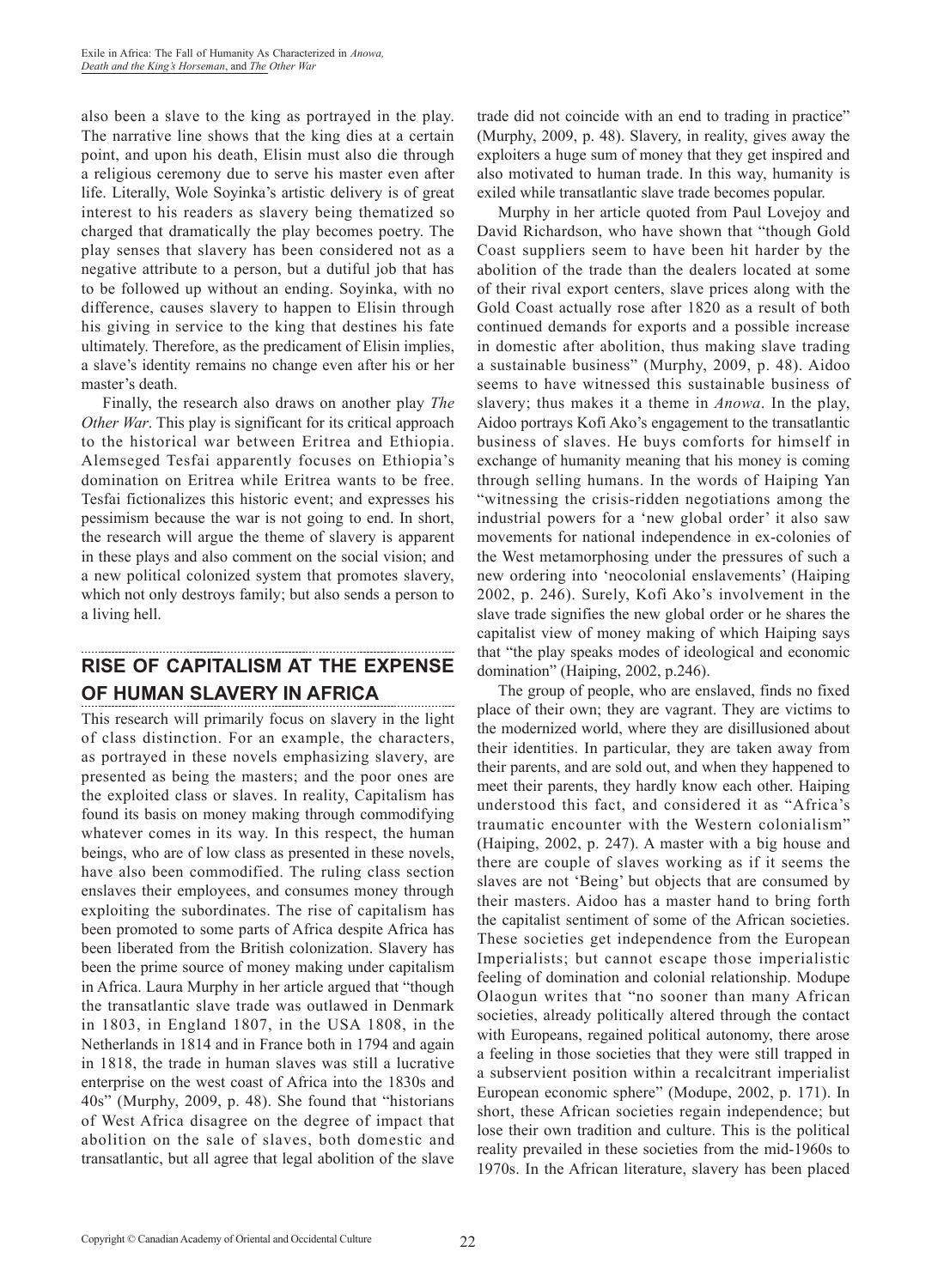as a remarkable feature to deal with. Slavery is a recurring theme to the canon of African literature in which the characters, and the people, who suffer, seem to complain about the betrayal of independence because they have not been independent from the colonial oppression yet.

Modupe writes that the feeling of the neocolonial engagement "as articulated in much of the literature was of betrayal by an independence that had brought many of the new African countries a myriad of political, economic and social problems" (Modupe, 2002, p. 171). Wole Soyinka's *Death and the king's horseman* reflects these problems in a particular way. He expresses his feeling for Elisin, who has been fated to be a slave for a life time. The novel shows the social vision of the ancient Yoruba city, where Elisin has no other way to escape his duty to the dead king. In fact, the author is believed to have disagreed on Elisin's ritual suicide that he is intended to perform; but at the same time, the author is concerned with Elsin's 'enslavement' to the king because the colonial system calls this as being 'duty'. The play is believed to focus on the class distinction between the superior and the inferior. Although Elisin does not want to die but he cannot declare it publicly and this is the political reality prevailed in the then Yoruba city. The play mirrors to the Marxist capitalist reality. Elisin is a horseman, who served the king when he lived. His service has actually decreased his social position to a slave. The society he lives in cannot allow him repositioning his status even after the king dies. The severity of enslavement has reached so far in the dark that no spare is given to Elisin serving the king in the afterlife being buried alive along with the dead king.

The concept of ritual has been observed as being a very dominant cultural reproduction of the African culture at that time. That is why the kingship requires service from its subordinates and the protocol requires it even after death. Here the king has been seen to be dominant and actor as a colonizer. So, Elisin must show obedience to it. Adebayo Williams argues that "in feudal societies, ritual was part of the cultural dominant. In other words, "ritual was a part of complex and insidious apparatus of cultural and political reproduction employed by the dominant group" (Williams, 1993, p. 67). Soyinka's deployment of Simon Pilkings' intervenes to the ritual ceremony signifies the meaningless self-sacrifice through a ritual in a scientific age. Simon's intervention also primarily focuses on how a dominant group in a society uses the lower ranked people as slaves. Williams envisions that "a particular ritual might well serve the political interests of the dominant class, but it can at the same time serve the psychological need of the dominant class" (Williams, 1993, p. 70). The political interests and the psychological need are also explicit in Alemseged Tesfai's *The Other War*. The play begins with Eritrea's struggle for freedom. The play also depicts Eritrea's hostile relationship with Ethiopia and Ethiopia's struggle to hold its own sovereignty. Assefa representing Ethiopia

expresses a psychological need and also his political interest for Eritrea; but the conflict has not been given a solution rather the play's ending remarks that the war fails to reach its destination.

# **Slavery Is Significant in the Themes of** *Anowa***,** *Death and the King's Horseman***,** *The Other War*

*Anowa* is the dramatic presentation of the slave trade of 1870s. The play depicts a slaveholder named Kofi Ako who spends his whole youth procuring slaves in exchange of his inherent sexual capacity. He has a wife but fails to taste the taste of the conjugal life. Otherwise, the play begins with a defiant young girl, Anowa defying her mother to marry the person of her own choice. She actually wants to escape the duties of a traditional wife, and wants to become free; but, in reality, she does not feel freedom in her husband's house. Her husband, Kofi Ako has an inherent nature to earn comfort through purchasing and selling slaves despite of Anowa's highly disagreement. She understands that her disagreement does not influence her husband at all. Her husband's interest in slave trading shots up dramatically that they never have each other in private moments. Consequently, she gradually becomes disillusioned toward her married life. Deepening Anowa's crisis of marital peace, Aidoo seems to be critically arguing the established comprehension of normality and abnormality. He rather investigates between *normal* to *not normal* and *not normal* to *normal*. To explain his investigation in particular, Anowa's oppose to slave trading of her husband significantly stresses the matter of being irrational and a *not normal* act while Kofi Ako's understands this otherwise.

He finds out the slave trade as *normal* act as other lawful enterprises. Aidoo observes here Anowa misunderstands the fact she has been arguing with meaning what direction she has been pulling her husband in is wrong and *not normal*. So, things have got reversed when Anowa says to her husband that "after all, it is you who are anxious that the slaves should not hear us. What I don't understand, Kofi, is why you want to have so many things your own way" and Kofi Ako angrily retorts "why are you like this, Anowa? Why? Can't you be like other normal women? Other normal people?" (Aidoo, 1970, p. 53).

In fact, to Kofi Ako, human trade in 1870 Africa was normal matter. Somebody, who raises voice against it, is silenced because it is deemed as being abnormal behavior to put an end to human trade. Kofi Ako does not have a personal family for himself because he gives his entire youth to his business and enjoys his family there with slaves trading. Murphy argues that "in *Anowa*, Aidoo depicts a slaveholder in the 1870s who because of the relationship slaves and the slave trade, is literally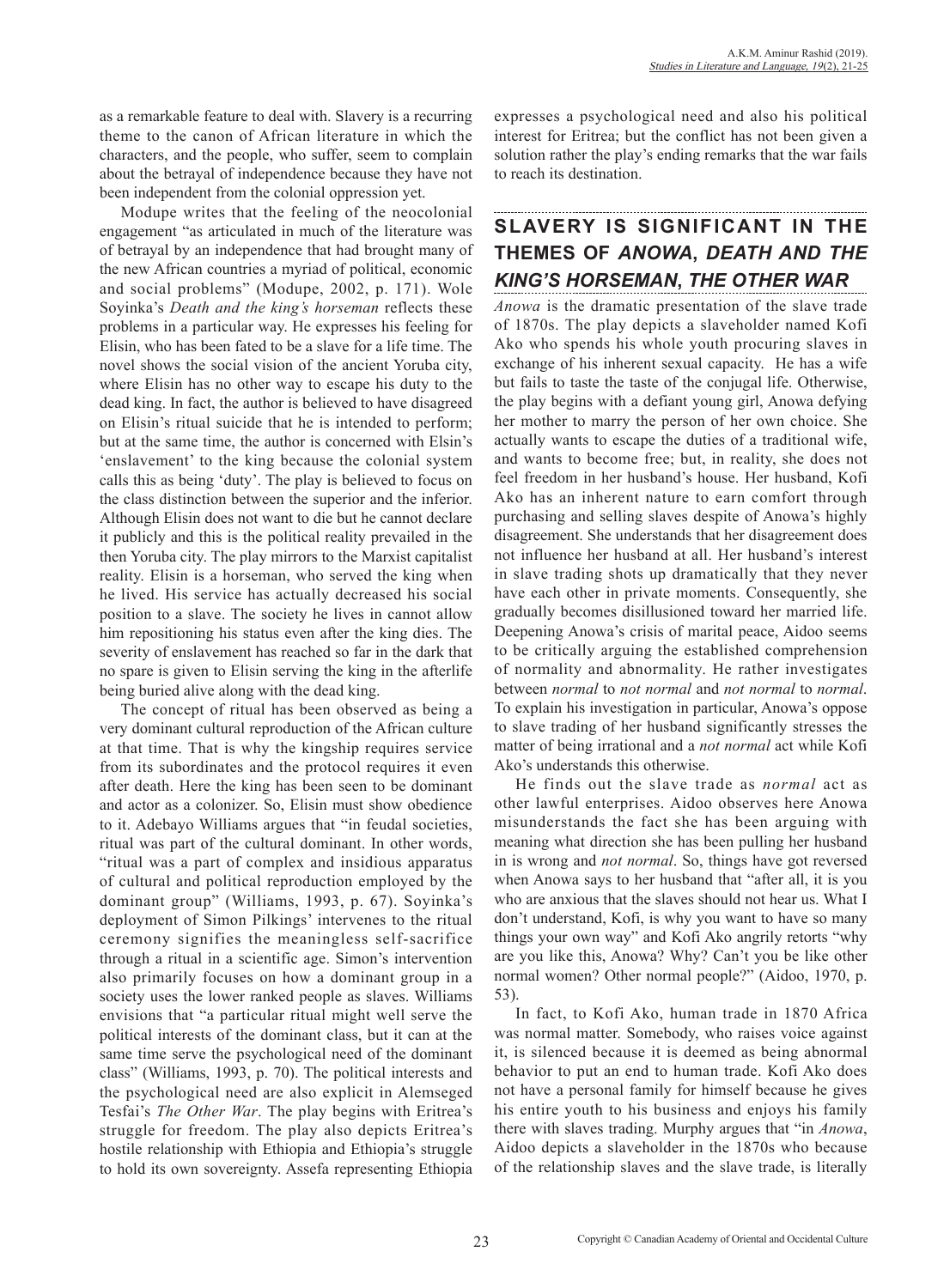made impotent; though he reaches out to his slaves as if they were his family, he is not able to have a family life himself" (Murphy, 2009, p. 47). The impact of slavery at the end drives him to commit suicide. Aidoo's portrayal of slavery and its impact is also explicit in Wole Soyinka's *Death and the King's Horseman*. Soyinka's protagonist, Elisin suffers from a terrible sense of traumatic encounter of inborn slavery. Elisin serves the king when he was alive; but at the death of the king, Elisin's service is not reduced to an end. Elisin's duty will go on even in after life. Therefore, his enslavement has been seen to be fated. He has been supposed to think that he is purchased by the king; and should not have a personal life at all. Elisin's slavery to the king is meant to be a religious rite. It is given a holy image with ritual songs and a sense of holiness. Elisin reacts against the white man's land despite of being powerless. He believes, though his son, Olunde lives in the white man's land, that the white men cannot steal his son from his root of origin. Woman says that "tell your white man he can hide our son away as long as he likes. When the time comes will bring him back" (Soyinka, 1986, p.35).

Indeed, slavery can be discussed through many different ways. Soyinka shows slavery in terms of class distinction between Elisin along with his family and the king. Soyinka is trying to explain that his son has also to meet the same fate like his father even though he comes from the white's land with a good education. Therefore, the theme of slavery veins through *Anowa, Death and the King's Horseman* and *The Other War* reflecting on the crude history of slave engagement. To emphasize this, *The Other War* portrays an ongoing conflict between Eritrea and Ethiopia regarding freedom in its fullest. On one hand, the Eritrean mother fights for his son's right in Eritrea, but her carefree daughter, Astier defies her mother and marries a Ethiopian man called Assefa daring to take over the Eritrean land on the other. Between Mikiel representing Eritrea and Assefa representing Ethiopia there has always been a class distinction; and warring attitude. Tesfai has just fictionalized this historical account into the play. *The Other War* signifies another war which is coming from within the Eritrean womb. The playwright depicts that the Ethiopian is growing in the Eritrean womb that means Astier is conceiving Assefa's child in her womb. Therefore, the war shall not finish. It shall go on between as the play ends up marking out the tone.

# **The Theme of Slavery Draws the Pessimistic End in** *Anowa***,** *Death and The King's Horseman* **and** *The Other War*

As the humanity is exiled, and human is exploited; the impact of slavery dealt in these plays show a very dark and pessimistic portrayal of the world. All these plays have a bleak and horrifying end. *Anowa* ends with both Anowa and Kofi Ako's committing suicide. Aidoo rationalizes that human slavery business had a very terrifying effect upon both of them. Kofi Ako has failed to meet any physical relation with his wife, Anowa after their marriage since he gives himself and his sexual vigor earning money. He has repeatedly been blamed and insulted by his wife for making a good family and out of shame he commits suicide. Murphy writes that "and indeed, Kofi's house suffers mortally, as both he and Anowa end up committing suicide at the end of the play, no longer able to live with their lack of intimacy of their complete alienation from the life and love they once knew" (Murphy, 2009, p. 61).

On the other hand, *Death and the King's Horseman* depicts a slave's tragedy by fate. Slavery has been mistakenly glorified in the play by the politically as well as colonially ruled society. Personal freedom is thoroughly denied; and enslavement is tactfully covered with a name called 'duty'. The society is systemized with certain rules that Elisin has no other way to escape his ritual suicide; and if he fails to do so, he should be condemned to shame and dishonor. Therefore, he has to die enslaved in a society that has surrendered to inhumanity. *The Other War* depicts a very horrible reality at the end. When Astier's mother observes Assefa's evil plan, she escapes from home with Assefa's new born baby. Astier's mother takes away her grandchild that means she will give this child Eritrean education so that he will speak Eritrean and against Ethiopia. A new generation will embark on the war for prolonged time. Thus the motive of Astier's mother puts signal to another war of a new generation. Possibly, the playwright evokes attention for a coming war to be paid to- the other war. However, the play ends up with Assefa's madly searching for his son and Astier's breaking down into sobs.

## **CONCLUSION**

The rise and impact of slavery in these three plays meet different impacts but all of them draw unhappy ending. Aidoo, Soyinka and Tesfai encounter how a human can commodify another human only for his own comfort. The paper has tried to show this class distinction among humans and has also raised comments on the neocolonial system in the then African societies. Humans, who are enslaved, are seen to have been considered to be migrant birds in the world. Haiping subtly finds out that "like Aidoo's 'migrant birds of the world' in and amidst us, they are in each other's presence across deeply segregated worlds" (Haiping, p.261). To sum up, humanity is of utmost importance to place a society in progress but when it is exiled, happiness falls apart.